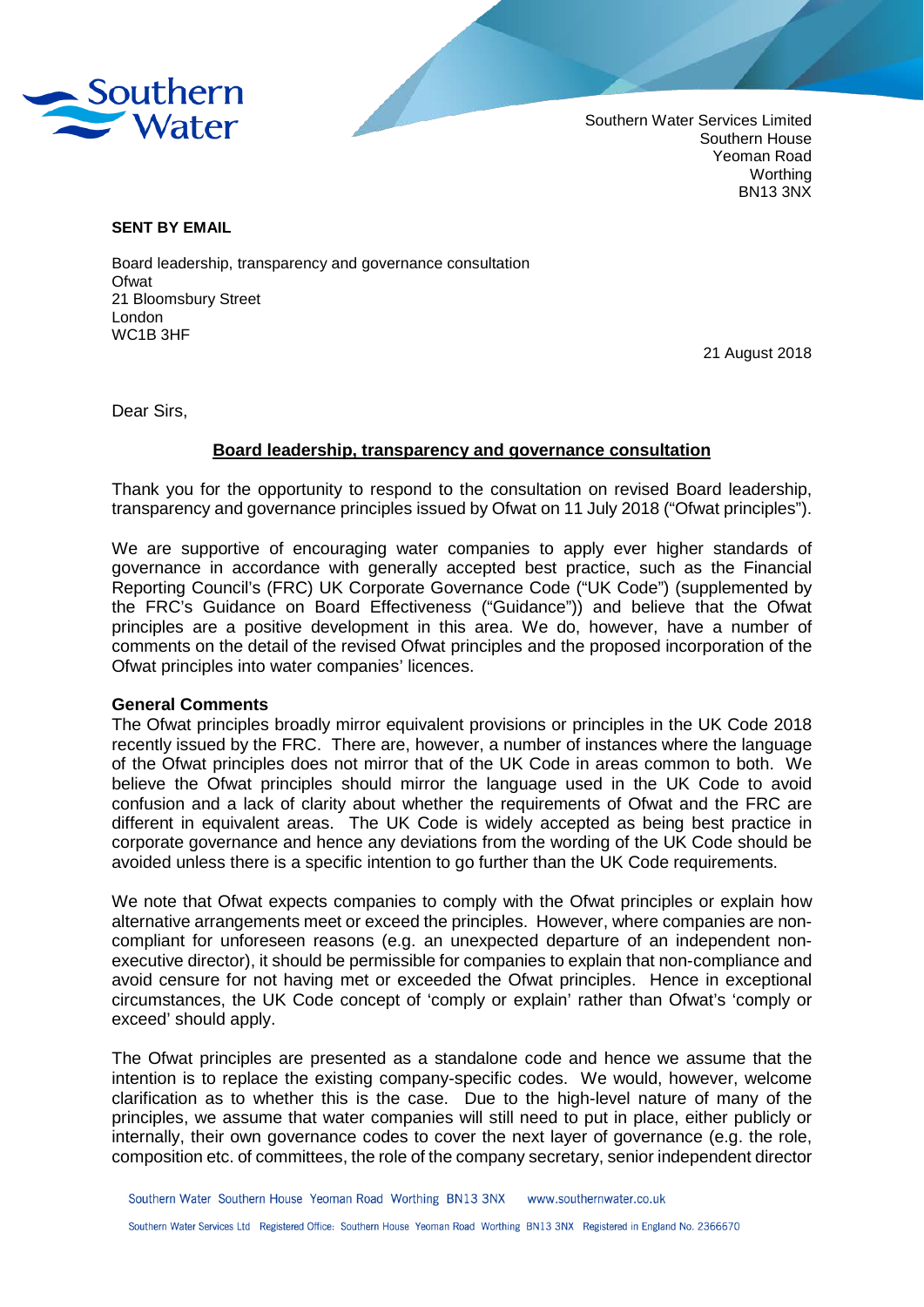and so forth), and that companies should apply relevant parts of the UK Code and Guidance to inform this next layer of governance.

In Appendix 1 to this letter we provide our responses to the specific questions posed by Ofwat in the consultation document.

We would be happy to discuss any of the issues raised.

Yours faithfully,

**General Counsel & Company Secretary**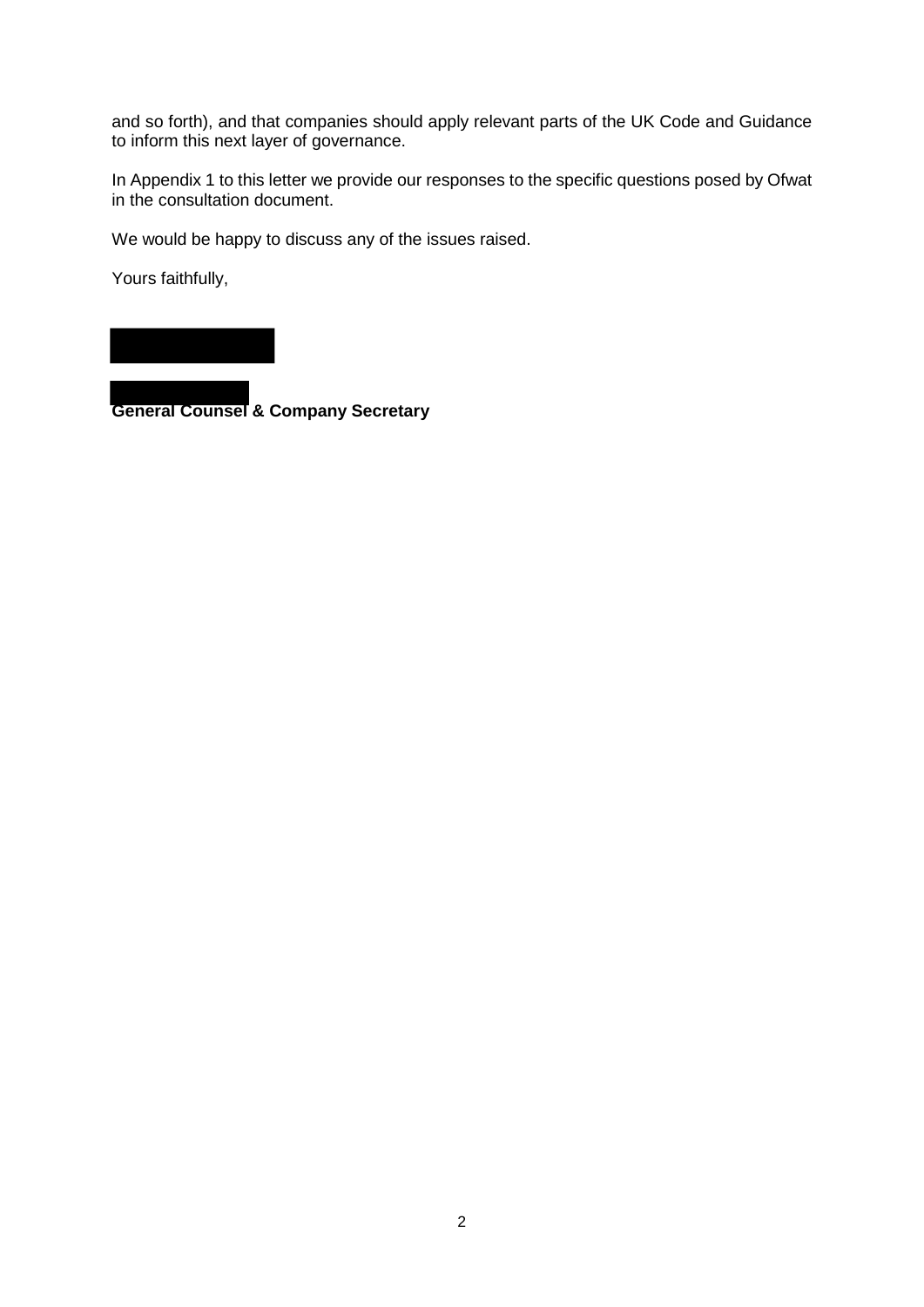# **Appendix 1**

### **Q1: Do you agree with the objectives for the principles we have set out?**

Yes, we support the objectives set out in the consultation, subject to our comments set out below and in our accompanying letter.

**Q2: Do you agree with the aim of setting principles that enable the autonomy and flexibility for companies to deliver the highest standards of accountability and responsibility for their behaviour and outcomes, reflecting their own circumstances?**

**Q3: Do you agree that if companies are unable (exceptionally) to comply with specific principles, they should explain very clearly how their approach meets the spirit of the principles?**

[Response to Q2 and Q3]

We agree that setting principles which enable individual Boards to determine the most effective means of complying and demonstrating the highest standards of governance and accountability is the most appropriate approach.

We accept that where alternative arrangements are made that deviate from, but meet or exceed the spirit of the Code, these should be explained clearly to stakeholders. However, there will also be circumstances where unforeseen events – such as the resignation of a nonexecutive director – might lead to a short-term breach of the principles. In this case, it would not be possible to explain how such arrangements met or exceeded Ofwat's expectations and the company would therefore be non-compliant with the Ofwat principles and/or breach its licence if compliance with the Ofwat principles were to become a licence requirement. In such circumstances we believe Ofwat should adopt the well understood 'comply or explain' methodology employed by the UK Code rather than a 'comply or exceed' principle.

#### **Q4: Do you agree with our proposed principle for purpose, values and culture?**

This principle broadly mirrors relevant sections in the UK Code 2018. However, the use of the word "monopoly" in Ofwat principle 1.i. is potentially inaccurate. Where competition has been introduced into the non-retail market, a water company subject to the Ofwat principles is not necessarily in a monopoly position. Moreover, the use of the word "monopoly" is unnecessary in the context of a governance code. We suggest the wording of 1.i. should be amended to be "…its role as a provider of an essential public service."

## **Q5: Do you agree with our proposed board leadership and transparency principle?**

This principle provides welcome clarification in respect of the expectations of Ofwat in respect of water companies' disclosures and reporting.

Principle 2.iii. replicates an equivalent provision in the UK Code 2018, but Ofwat refers to "key risks" rather than "principal risks". The concept of "principal risks" is understood and widely employed, including in the UK Code. On the basis that Ofwat is seeking to ensure that water companies apply high standards of corporate governance and the UK Code is widely considered to be a leading set of principles in the field of corporate governance, the Ofwat principles should follow terminology used in the UK Code.

If there is a divergence between the Ofwat principles and the UK Code, this begs the question of whether Ofwat expects a different standard to the UK Code. If this were the case, this would likely cause difficulties for listed water companies in particular, but all companies in general.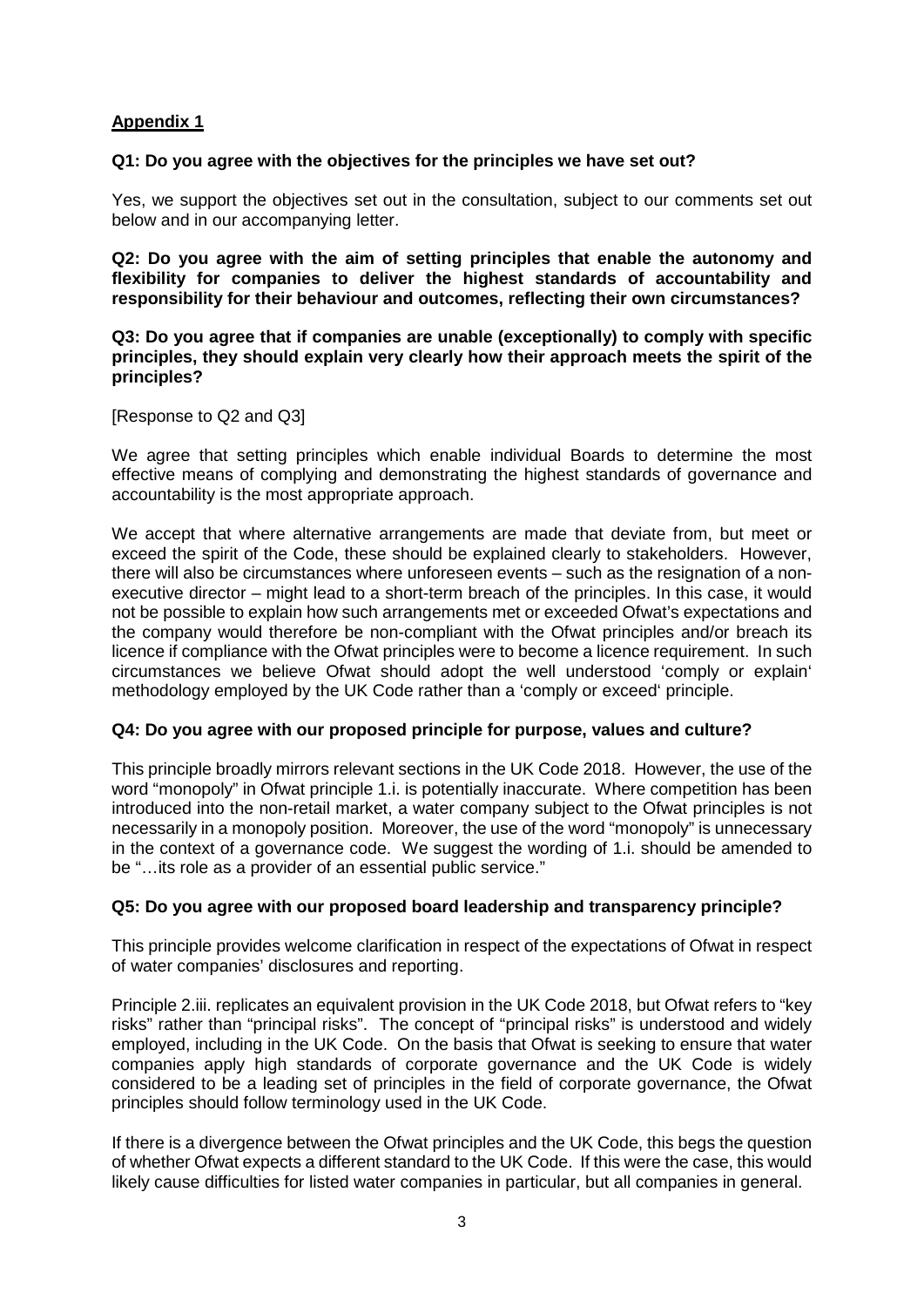Principle 2.v. requires disclosure of details of board and committee membership, attendance "*and, where relevant, votes"*. It is not clear from the document the intention behind the words "where relevant", but a requirement to disclose voting would go significantly beyond what other governance codes (including the UK Code) and regulations require. The disclosure of voting habits also potentially puts individual directors in a difficult position, as their views on particular issues would be publicised and open to regulator and public censure or disapproval.

In addition, if companies were obliged to disclose resolutions voted on, this could potentially infringe rules on inside information where a matter was voted on but has not (in accordance with the EU Market Abuse Regulation) already been made public at the time the annual report is published.

We believe that Ofwat should delete the proposed reference to disclosure of voting, it not being appropriate or necessary by any comparable governance code.

## **Q6: Do you agree with our proposed principle for the stand-alone regulated company?**

Whilst the board of the regulated company would remain legally accountable for the acts and omissions of the company, it must remain possible for the board to delegate matters to committees. For instance, it is common to delegate authority to board committees in areas such as audit and remuneration as well as in terms of creating sub-committees to approve matters such as disclosures to the market and/or the final version of a company's accounts. On a strict reading of Principle 3.iii., the board of directors would be the only body empowered to make the final decision regarding such areas and hence a delegation would not be permissible, which is contrary to both best practice and would also be impractical.

In addition, it should be clarified whether the intention is simply for the board to be the final decision maker in respect of committee matters or in all matters. As a point of company law, the board cannot make all decisions, as certain matters are reserved to shareholders even where there is no shareholder agreement or similar.

With respect to Principle 3.iv., the UK Code requires the board to identify and "manage" conflicts of interest rather than eliminate them. As a practical matter, it is unlikely that it will be possible to "eliminate" conflicts of interest, particularly where directors are shareholdernominated or where directors have other interests or hold appointments in other companies or organisations. Therefore, the language of this principle should be amended to reflect the equivalent UK Code provision.

It should be noted that directors will, in any event, be required to comply with their statutory duty to avoid conflicts of interest and adopt the practices and behaviours developed and widely applied to comply with this duty (e.g. declaring interests, recusing themselves from certain decisions etc.).

## **Q7: Do you agree with our proposed board effectiveness proposal?**

We agree that it is appropriate that the chair should act independently of shareholders and management in accordance with Ofwat Principle 2.4.i. However, it should be clarified that this is not the same 'independence' test as would be applicable to independent non-executive directors for the reasons described below.

The consultation prior to the recent revision of the UK Code initially proposed that the chair should remain independent throughout their tenure in the same way as an independent nonexecutive director, but owing to the specific circumstances of the chair's position, this is unlikely to be sustainable and the FRC recognised this. A chair will inevitably be less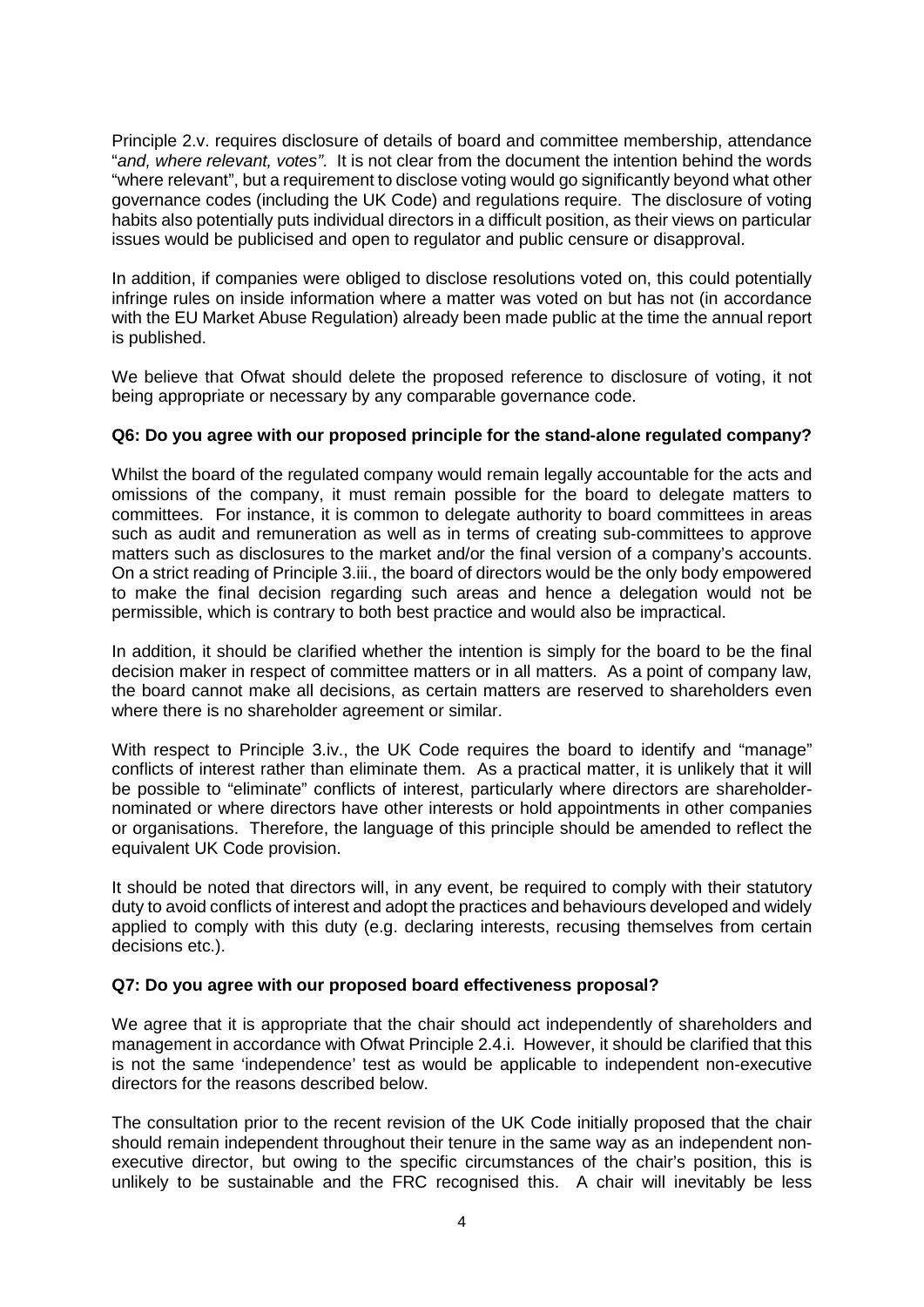independent and closer to the company/management due to the role and maintaining the same independence standards as an independent non-executive director would be unfeasible and impractical. We therefore see no reason to deviate from the UK Code definitions and concepts, including that the chair should be independent on appointment.

In Principle 4.vi., it is proposed that each of the board committees is led by an independent non-executive director. However, it is common (as in the case of Southern Water) for the board chairman to act as chair of the nomination committee. Accordingly, this principle should be amended to refer to the chairs of the audit and remuneration committees only.

### **Q8: Do you think that the requirement for an independent chair should be a stand-alone licence obligation or should we allow some flexibility? If the latter, what mitigations would be appropriate where a company does not have an independent chair?**

No we do not think it is necessary for this to be a standalone licence obligation. The requirement in the Ofwat principles that the chair should be independent of shareholders and management – but not meet the UK Code criteria for independent non-executive directors – is sufficient on the basis that companies will be required to comply with the Ofwat principles and hence does not require a separate licence requirement.

Please also refer to our response to questions 10, 11, 12, 13 and 14 below.

**Q9: Overall, how well do the principles meet the aim of enabling autonomy and flexibility for companies to deliver the highest standards of accountability and responsibility for their behaviour and outcomes, reflecting their own circumstances (rather than setting overly prescriptive rules)?**

Please refer to our response to questions 2 and 3 above.

**Q10: Do you agree with our proposal to insert a requirement in companies' licences that they must meet the principles?**

**Q11: Do you agree with our proposal for an appeal mechanism and a change process in the proposed licence condition to meet the principles?**

[Response to Q10 and Q11]

We do not believe that it is appropriate for Ofwat to incorporate a licence obligation to require companies to comply with the Ofwat principles. In certain areas, water companies (including Southern Water) are already obliged to act as if they were a UK-listed company under the terms of their licences, including in terms of the publication of financial and related information. Moreover, the existing Board leadership, transparency and governance principles operate on a voluntary basis and have been applied across the sector through the creation of water companies' own governance codes and in Southern Water's case the Southern Water Code. It does not appear that Ofwat has made the case that water companies are not already applying the corporate governance standards expected by Ofwat and hence it is necessary to provide an enforcement mechanism to mandate compliance, and indeed, Ofwat acknowledges in the consultation document that companies have "largely complied" with the existing principles.<sup>1</sup>.

The Ofwat principles are a relatively high-level set of principles that companies will be expected to comply with and to demonstrate how they have done so. If it were to become a licence requirement to comply with the Ofwat principles, this would arguably cause the Ofwat

<sup>&</sup>lt;sup>1</sup> See page 3 of the consultation document.  $\overline{\phantom{a}}$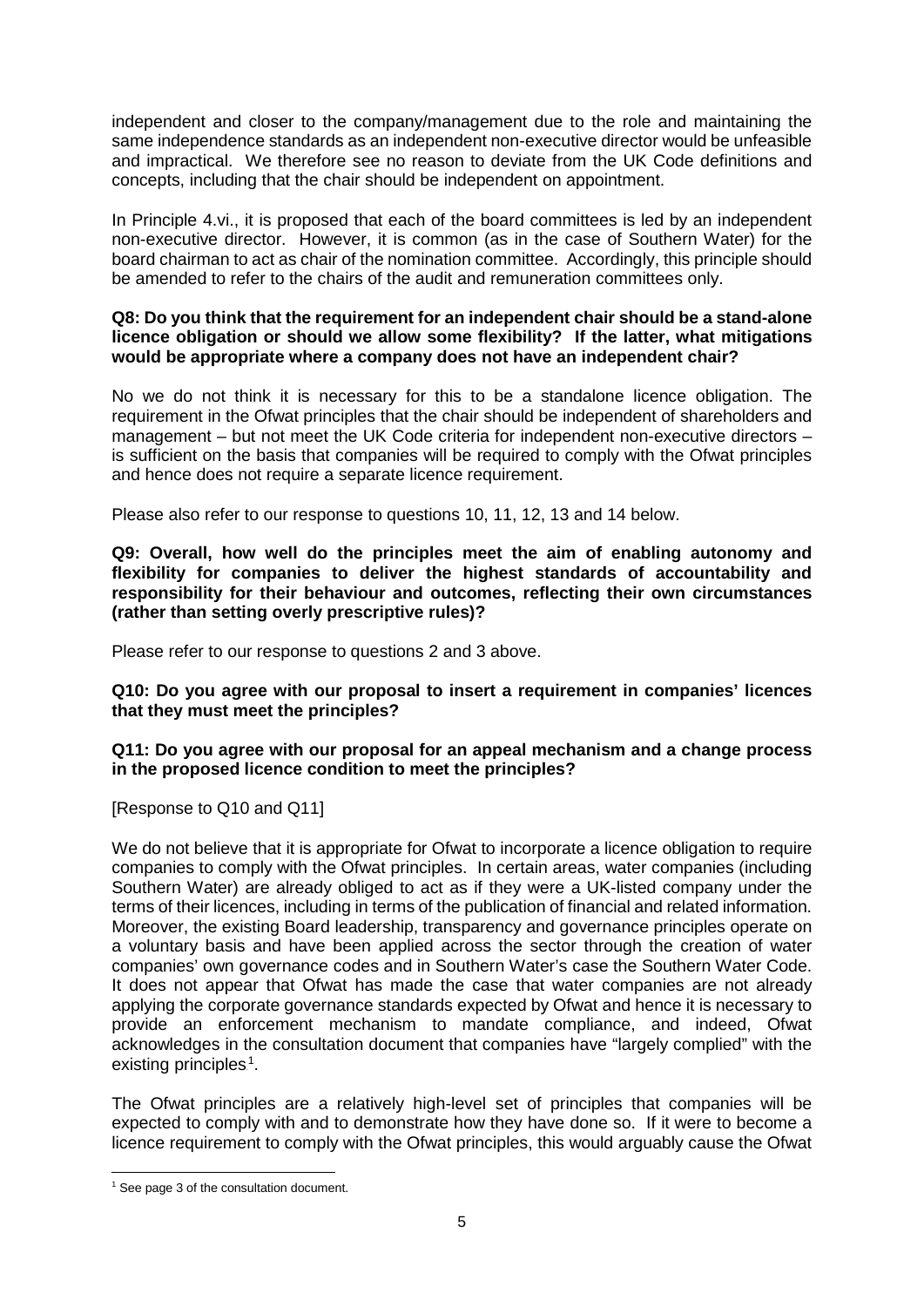principles to become incorporated into company's licences and therefore non-compliance (including unavoidable and unexpected non-compliance) would be elevated to the status of a breach of a company's licence and all the consequent repercussions thereof.

In addition, given that the Ofwat principles will operate on a 'comply or exceed'/'comply or explain' basis, who will determine whether a company's governance structure and activities meets or exceeds the Ofwat principles and accordingly whether the company is in breach of its licence obligations or not?

Any proposed licence requirement should reflect the commitment that revisions to the principles will be subject to a right of appeal to the Competition and Markets Authority, in the same way as changes to the Regulatory Accounting Guidelines.

#### **Q12: Are there specific instances where individual companies' licence conditions might conflict or overlap with the revised principles?**

We do not believe so.

**Q13: Do you agree that we should insert a requirement in companies' licences that independent non-executive directors should be the single largest group?**

**Q14: Do you agree with our proposal to use the criteria for independence as set out in the UK Corporate Governance Code? Do you think there are any merits in instead setting out an alternative approach whereby we would insert criteria for independence in the licence?**

**Q15: What are your views of going further than our proposal and instead requiring that independent non-executive directors to be the majority on the board? If we take this approach, should it be a sub-principle or licence requirement?** 

[Response to Q13, Q14 and Q15]

We do not believe that it is appropriate or necessary to include a requirement for independent non-executive directors to be the single largest group in company's licences. Southern Water's licence already includes a requirement for there to be at least three independent nonexecutive directors on the board.

The requirement for the number of independent non-executive directors and how they are to be defined should be included in the Ofwat principles themselves and the definition should follow that of the UK Code<sup>2</sup>. Such an approach would enable companies to 'comply or exceed'/'comply or explain' not only how they have come to the view that a non-executive director is independent and hence maintain their discretion in this area, but also to avoid an accidental breach of their licence where circumstances give rise to there being fewer independent non-executive directors.

In addition, on the assumption that it would, in accordance with the UK Code, be for the board to determine whether a non-executive director is independent, if the requirement were to

 $2$  Circumstances which are likely to impair, or could appear to impair, a non-executive director's independence include, but are not limited to, whether a director: is or has been an employee of the company or group within the last five years; has, or has had within the last three years, a material business relationship with the company, either directly or as a partner, shareholder, director or senior employee of a body that has such a relationship with the company; has received or receives additional remuneration from the company apart from a director's fee, participates in the company's share option or a performance-related pay scheme, or is a member of the company's pension scheme; has close family ties with any of the company's advisers, directors or senior employees; holds cross-directorships or has significant links with other directors through involvement in other companies or bodies; represents a significant shareholder; or has served on the board for more than nine years from the date of their first appointment. **.**